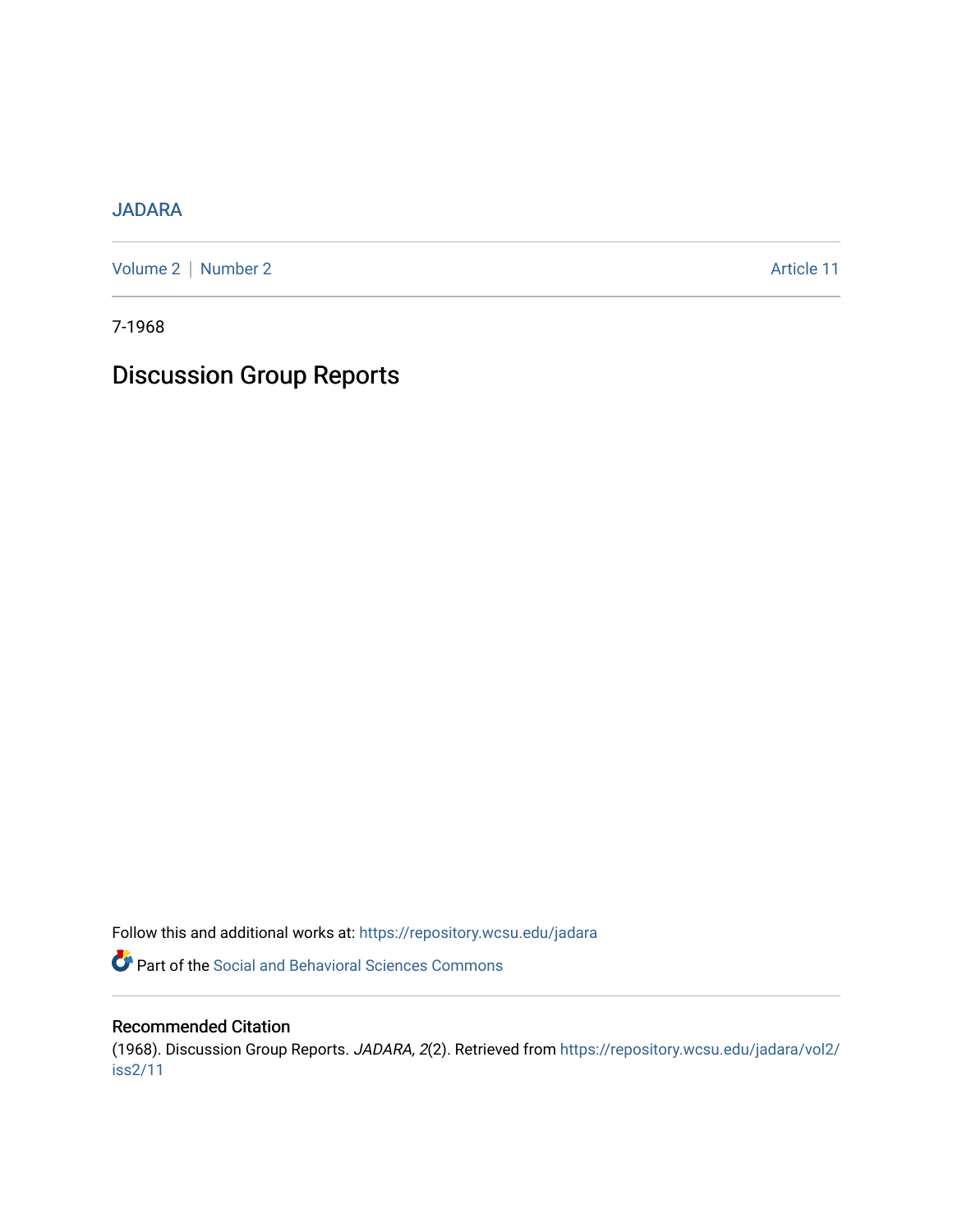## DISCUSSION GROUP REPORTS

#### DISCUSSION GROUP ONE

This group's discussions were oriented to public relations activi ties of the Professional Rehabilitation Workers With the Adult Deaf. Following a review of the functions and activities of the U.S. Presi dent's Committee for Emplovment of the Physically Handicapped and similar committees organized by the governors of the various states, it was suggested that our organization he represented on these committees. It was noted, however, that the scope of the PRWAD's purposes extends bevond employment, and it should also make its existence known to various national health and welfare organizarions.

It was recommended that news releases and the PRWAD Presi dent's Newsletter be sent to professional journals to create more awareness of our organization among the various disciplines. It was emphasized, however, that individual members of the PRWAD have vital responsibilities to alert their own disciplines and their colleagues to our organization's existence.

The question of what the PRWAD's relationship should be with various vocational rehabilitation programs for the deaf was debated.

It was suggested that the organization establish standards at two or three levels to differentiate full membership from student member ship. Criteria for full membership was discussed. Suggestions included knowledge and competency in the Language of Signs plus supervised experience in working with deaf people. This discussion led to the recommendation that the PRWAD establish a committee to study the feasibilitv of a Certification Board on establishment of standards for training professional workers with the adult deaf in various uni versity training programs.

The discussion then centered around the roles of educators in the rehabilitation of deaf adults. Some persons in the group felt that there

EDITOR'S NOTE: During the convention, those in attendance were broken down into three smaller groups for discussion of pertinenf topics on the second day of the meeting. This article summarizes these discussions.

Published by WestCollections: digitalcommons@wcsu, 1963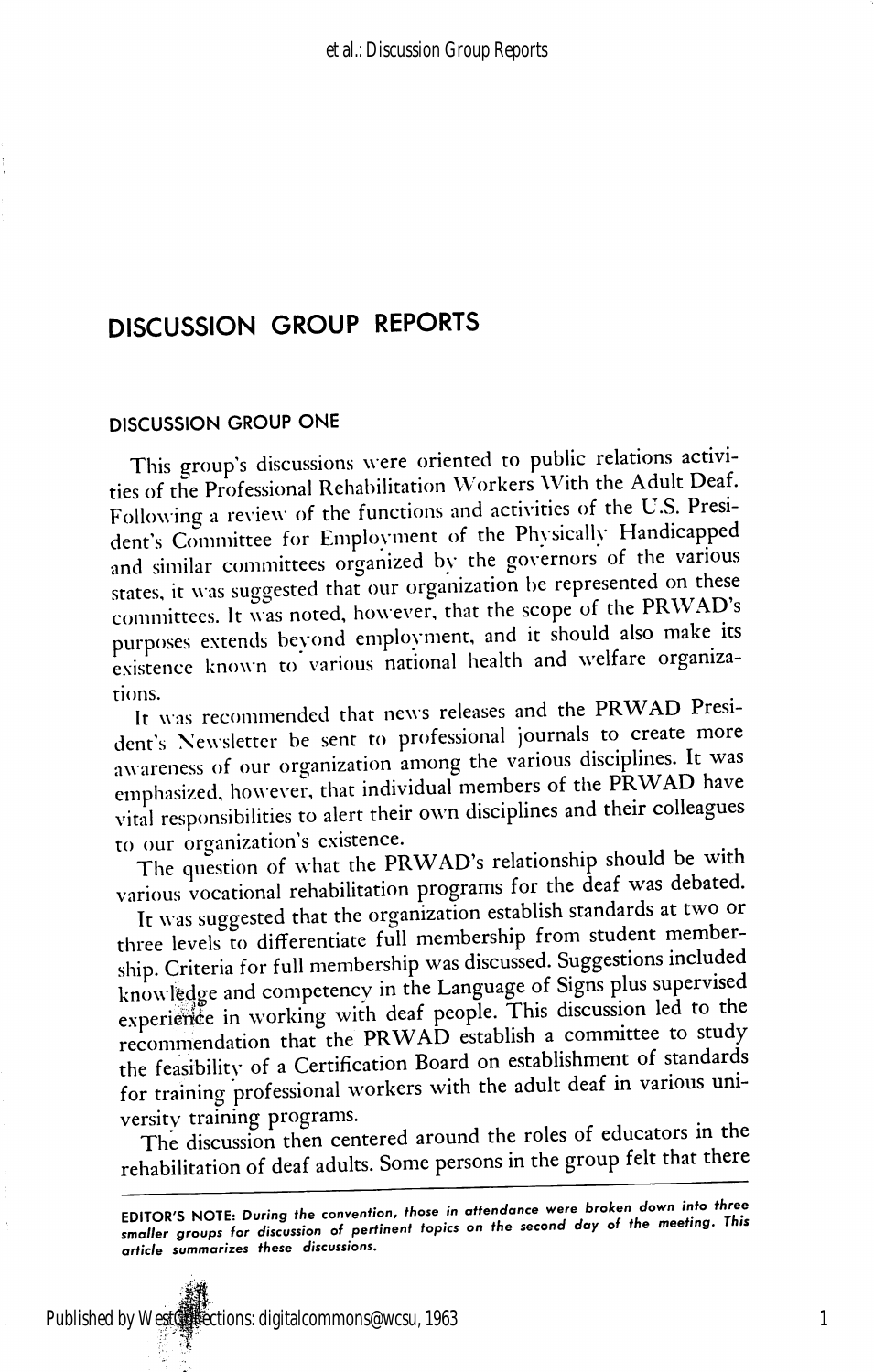#### 34 JOURNAL OF REHABILITATION OF THE DEAF

is a tendency among educators to perceive deaf adults as "extensions" of deaf children and to fail to comprehend the depths of the problems faced by deaf adults. It was suggested that perhaps members of the PRWAD should take an active interest in people who work with deaf children. The question was then raised as to whether the PRWAD has a responsibility to programs involved in the training of teachers for the deaf, or to encourage that the neophyte teacher be exposed to deaf adults as a part of his preparation. If this were de-! sirable, then perhaps the PRWAD should set up a committee to organize current information and pertinent research on deaf adults and make this available to teacher training programs. At the very least, such a committee could emphasize the need for orientation to the cultural and socio-economic "world" of deaf adults, or prepare a list of recommended readings for students in teacher-training pro grams.

It was suggested that the PRWAD make a special effort to work harmoniously with social and fraternal organizations of deaf adults.

A closer look at counselors of deaf adults was felt to be desirable to clarify what kind of persons make up the PRWAD and to docu ment their functions and roles in the rehabilitation of deaf adults.

The group also felt more emphasis and publicity should be given to individual deaf persons who have successfully demonstrated their potential.

#### DISCUSSION GROUP TWO

This group discussed the question of w hether it was desirable for teachers, administrators and others involved in the education of the deaf be permitted to join or otherwise be represented within the PRWAD. From this discussion rose a recommendation that such per sonnel be included especially if they work with older children within the school. It was noted that educators and state vocational re habilitation agency counselors often coordinate their efforts after school children reach a certain age. The schools need the feedback from the rehabilitation counselor to improve their programs; the re habilitation counselor needs background data on his clients for eval uation, planning of the rehabilitation process and eventual place ment.

The question of what the role of the PRWAD would be within the Council of Organizations Serving the Deaf was then discussed. It was noted that the PRWAD was unique in relation to other na tional organizations in that it consists of a multiplicity of professional disciplines with a mutual objective. Among the members are min isters, directors of speech programs, state vocational rehabilitation

2